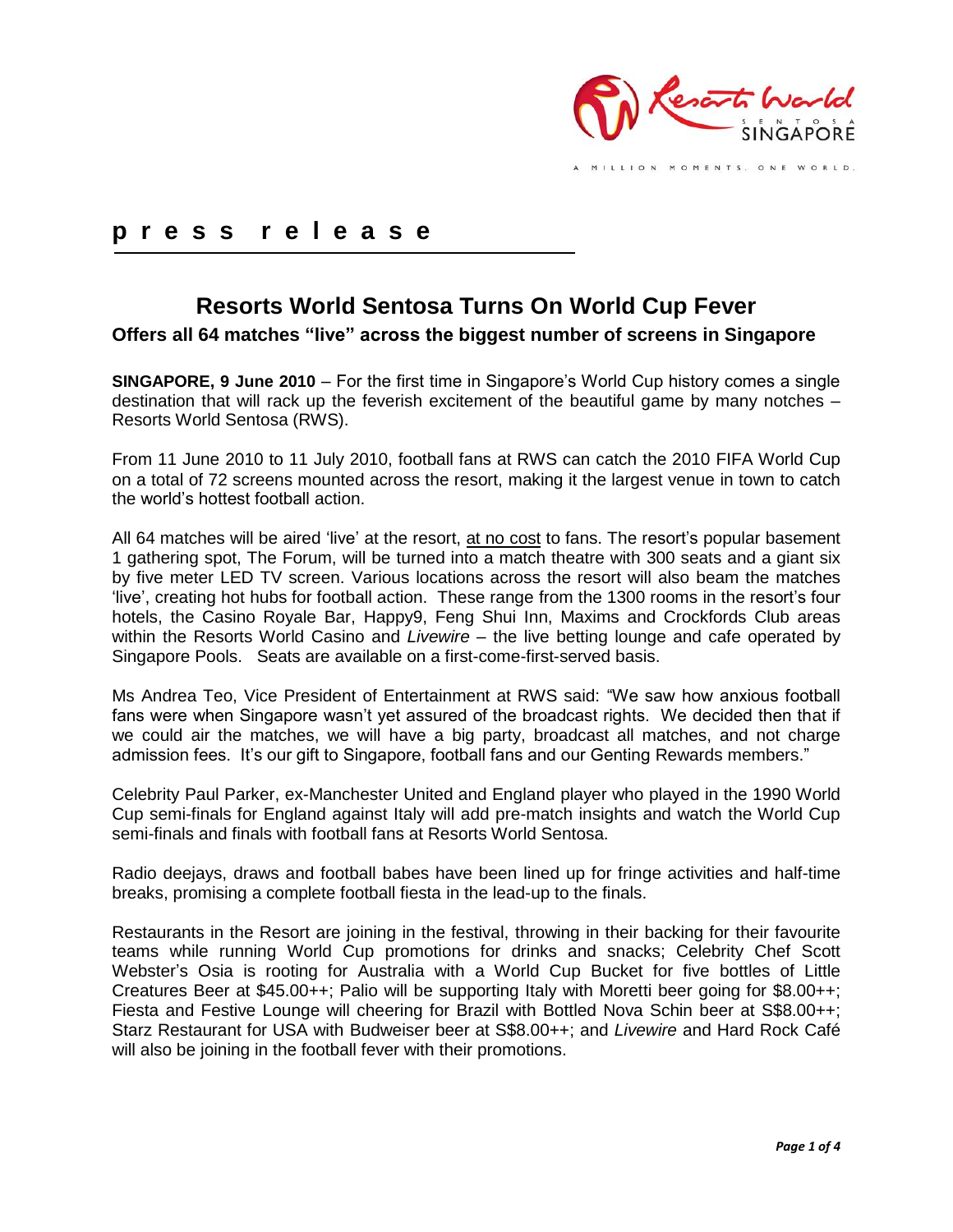Genting Rewards members will be able to take a strike at more than S\$500,000 worth of prizes given away during match nights. Non-members can sign-up for the free membership on-site which will entitle them to take part in the games.

For more information, please visit [www.rwsentosa.com](http://www.rwsentosa.com/) or call 6577 8888 for enquiries.

#### - End -

#### **Free World Cup Screening Locations at Resorts World Sentosa**

| <b>Locations</b>                                         | <b>Number of screens</b> | <b>Capacity</b> |
|----------------------------------------------------------|--------------------------|-----------------|
| <b>Forum</b>                                             |                          |                 |
| Forum, B1                                                | 11                       | 300             |
| Livewire                                                 | 3                        | 200             |
| <b>Within Resorts World Casino</b>                       |                          |                 |
| Casino Membership Lounge, B1                             | 5                        | 350             |
| Casino Royale Bar, B1                                    |                          |                 |
| Cigar Bar, B1                                            |                          |                 |
| Happy 9 & Pair Restaurant, B1M"                          | 2                        | 148             |
| Maxims Club - Salons & Private Suites, B1M"              | 16                       | N.A.            |
| Maxims Platinum Club, B1M"                               |                          |                 |
| Crockfords Club - Main Gaming & Buffet Area <sup>®</sup> | 31                       | N.A.            |
| Crockfords Club - Salons & Private Suites, B1M**         |                          |                 |
| Crockfords Lounge                                        | 1                        | 20              |
| <b>Hotels</b>                                            |                          |                 |
| Crockfords Tower (rooms)                                 | 1300                     | N.A.            |
| Hotel Michael (rooms)                                    |                          |                 |
| Festive Hotel (rooms)                                    |                          |                 |
| Hard Rock Hotel (rooms)                                  |                          |                 |
| <b>Restaurants, Bars &amp; Pubs</b>                      |                          |                 |
| Feng Shui Inn                                            | 6                        | 206             |
| Hard Rock Café                                           |                          | 150             |
| Mulligan's                                               |                          | 350             |

**\*** Casino Levy applies for Singaporeans and Permanent Residents.

**\*\***Maxims & Crockfords areas will be open only to premium card members only.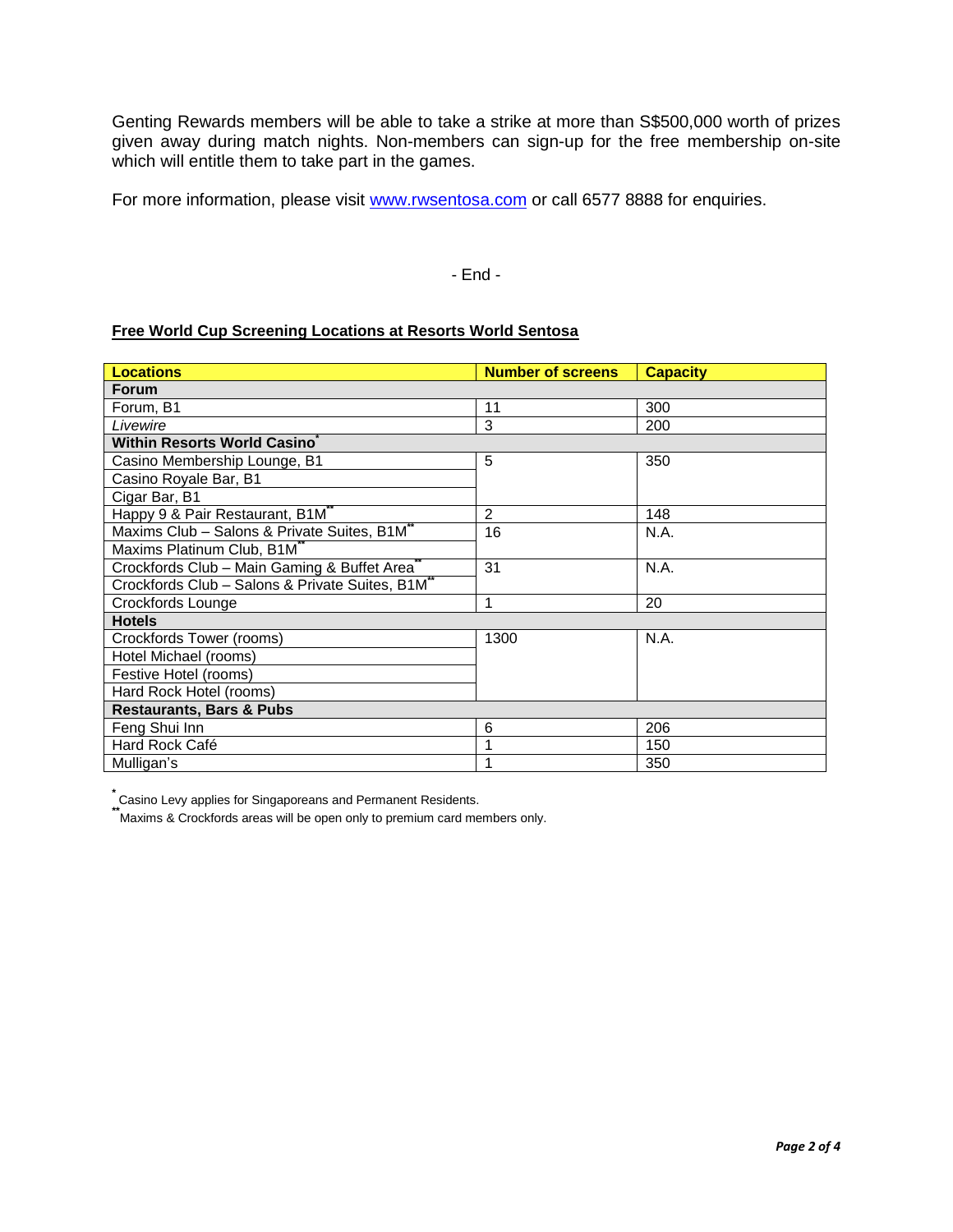### **Note to Editors:**

- 1. Please use the following photo captions for visuals.
- 2. High resolution photos can be downloaded from link:<ftp://omaedcftp001.interpublic.com/> *Username: wswresorts Password: wswresorts*
- 3. All photos are to be attributed to: *Resorts World Sentosa elements and all related indicia TM & © 2010 Resorts World at Sentosa Pte. Ltd. All Rights Reserved.*



*Caption: The myriad of venues screening all 64 matches of the 2010 FIFA World Cup at Resorts World Sentosa, with the most number of screens in Singapore.*